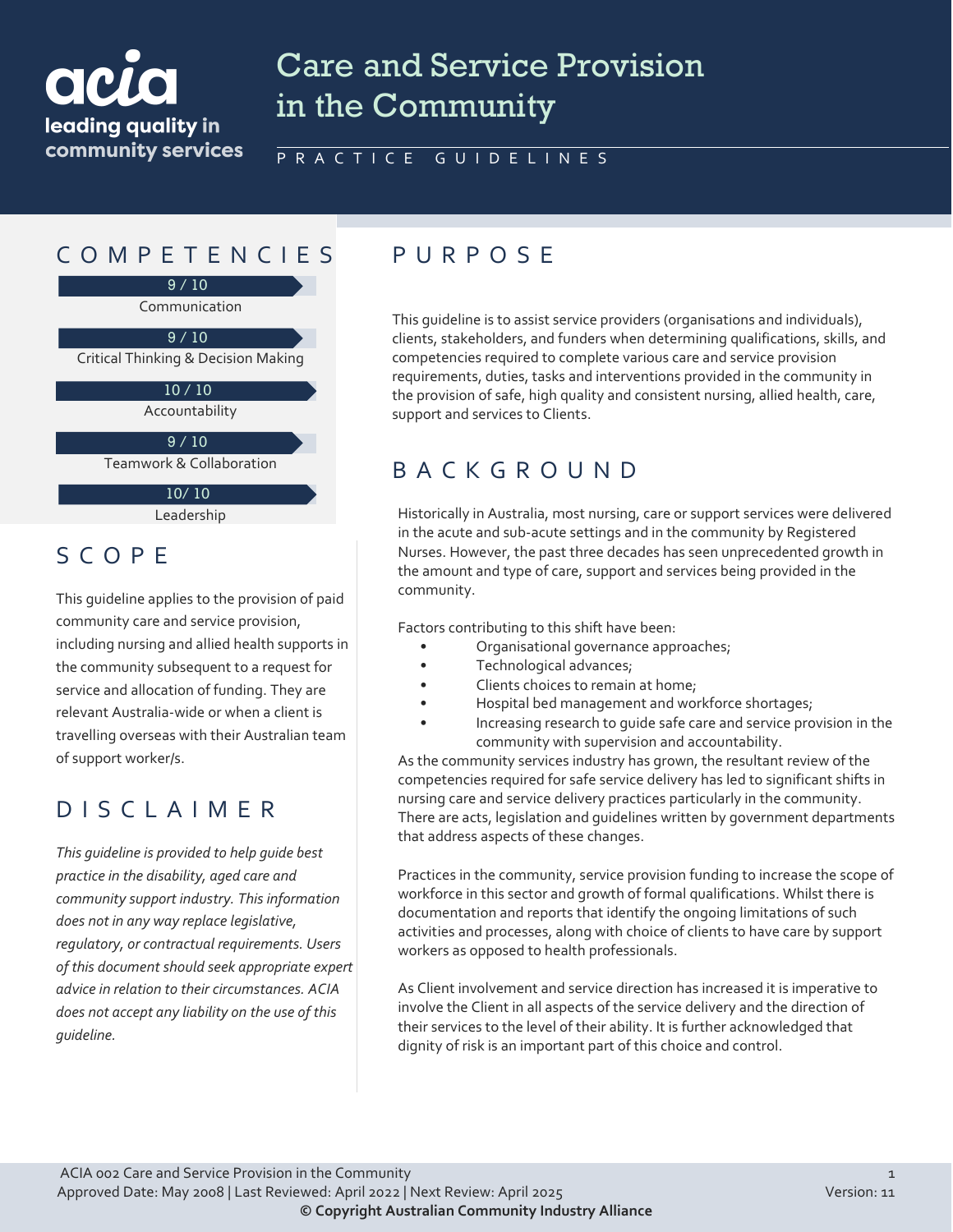## DESIRED OUTCOME

To maintain a quality and safe standard of care and services; To ensure accountability; and

To reduce confusion as to the roles and responsibilities of:

- Support workers, carers and relevant other support roles
- Registered and Enrolled Nurses
- Allied Health professionals

### DEFINITIONS & SUPPORTING INFORMATION

**Community Support and/or Service** is defined as the provision of paid supports and services in a Client's home or community. It includes but is not limited to the following activities of daily living:

- • personal care or support
- • **•** housework or domestic assistance
- • transport assistance
- • community access
- • social support
- • nursing services
- • clinical supports
- • gardening and home maintenance
	- • palliative care
- • respite care

**Support Worker** - A paid person who assists people to perform tasks of daily living so as to participate in social, family and community activities in the person's home and their community. Support Workers have been commonly known in the past as attendant care worker, disability worker, aged care worker, community worker, homecare worker, care worker or paid carer.

**Service Provider** - Organisation or person accountable for the delivery of supports to Clients.

**Carer** - a person that provides supports to the Client at no cost (generally family or friend).

**Support Worker Competency** - trained and assessed as competent by a Registered Nurse or a person deemed competent by the provider to safely and appropriately perform a specified task as a support worker.

**Medication** means any substance which is supplied by a pharmacist or doctor, or dispensed by a pharmacist on the prescription of a doctor, or supplied directly by the doctor, and has a label attached to it. The term also includes any over the counter medication or natural therapy products.

**IV** means an intravenous injection (directly into a vein).

**IM** means an intramuscular injection (directly into a muscle).

**SC** means a subcutaneous injection (directly under the skin).

**Client** means the service user, participant, user, care recipient, consumer or person receiving the nursing or support services.

**Plan** means a Service Plan, Support Plan or Individual Plan (however titled – the plan) is a document developed in response to a request for service. It is developed by a Registered Nurse or a person deemed competent by the provider from the service provider, prior to the commencement of service delivery. It outlines the expected outcomes of the requested care/services and the tasks, duties and interventions required to meet the care and service needs of the client (within the parameters of the funding program). The plan guides and directs the individual support worker or Registered Nurse in their day-to- day delivery of the services.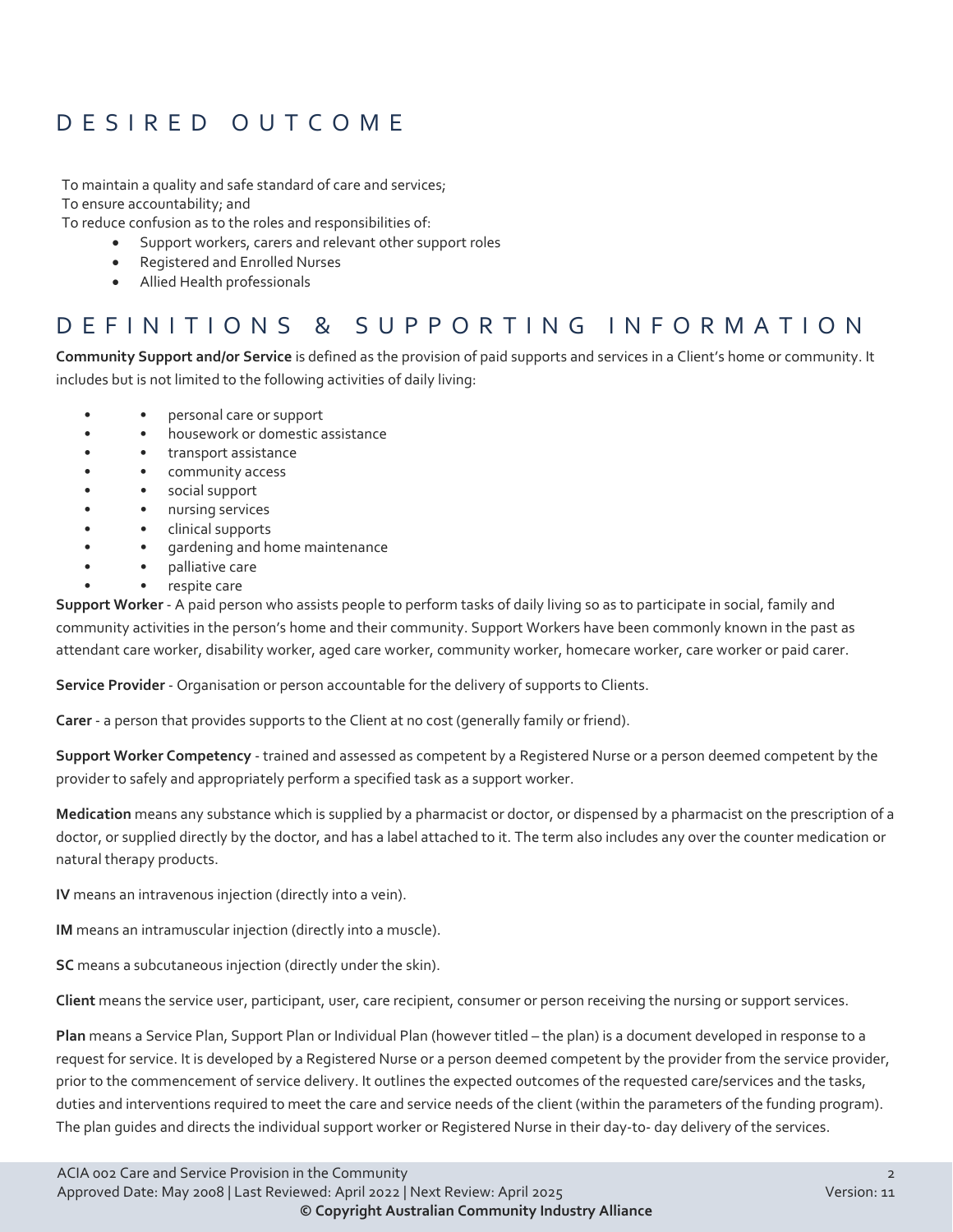**Registered Nurse** means a person who has completed the prescribed educational preparation, demonstrated competence for practice, and is registered and licensed with the Australian Health Practitioner Regulation Agency (AHPRA) as a Registered Nurse.

## GUIDELINE

#### **Service Provider**

As a part of any support service delivered by support workers the service provider will:

- Assess initial support needs with the Client
- Determine whether the service requires a Registered Nurse and/or a support worker
- Develop plans with identified outcomes
- Identify education needs for support workers.
- Provide relevant competency-based education and assessment processes for the support worker/s to ensure they are competent to perform theprescribed duties, tasks and interventions
- Monitor, review, evaluate and adapt as required the service, plans and outcomes with the involvement ofthe Client

It is recommended that *higher risk* support worker duties be delivered under the direction and supervision of a Registered Nurse.

#### **Service by a Registered Nurse**

#### **A paid Registered Nurse is required to:**

- Change a suprapubic catheter
- Change an indwelling catheter
- Change a tracheostomy tube (with a  $2^{nd}$  person also present)
- Attend complex wounds (as determined by aRegistered Nurse)
- Attend PEG changes
- Fill a 'box' medication dose administration aid if necessary
- Administer injections that are:
	- o Intravenous IV
	- o Intramuscular IM
	- o Subcutaneous SC *if specifically ordered by the doctor that a Registered Nurse must deliver*

#### • *Specific to subcutaneous injections*

- o The administration of subcutaneous injections (SCI) is considered a low risk area of injectables
- o It is often delivered by a Client orfamily/friend
- o There are no significant blood vessels, muscles, ligament or organs that could be damaged inthe process
- o To this end:
	- It is considered safe for support workers who have achieved relevant competencies to deliver subcutaneous injections as described in ACIA External Guideline 011 – Subcutaneous Injections in the Community by Support Workers
	- The skilled Registered Nurse *or a person deemed competent by the provider* has developed an Action Plan to address any incident or emergency in relation to their SC injection or medication error
	- **The Action Plan identifies escalation and management of any incident or emergency**

#### **Support Workers**

- Support workers may NOT:
	- o Perform any duties that must be attended to by a Registered Nurse (as outlined above)
- Support workers may:
	- o Perform any task on the plan, apart from those that must be performed by a Registered Nurse, after having completed competency training and being signed off as competent in the task by the service provider.
- Support workers must:
	- o Follow the plan as provided by the service provider
	- o Report to their supervisor any changes or variations for advice
	- o Not change any plan
	- $\circ$  Identify and report to their supervisor any gaps in their ability to deliver the required service